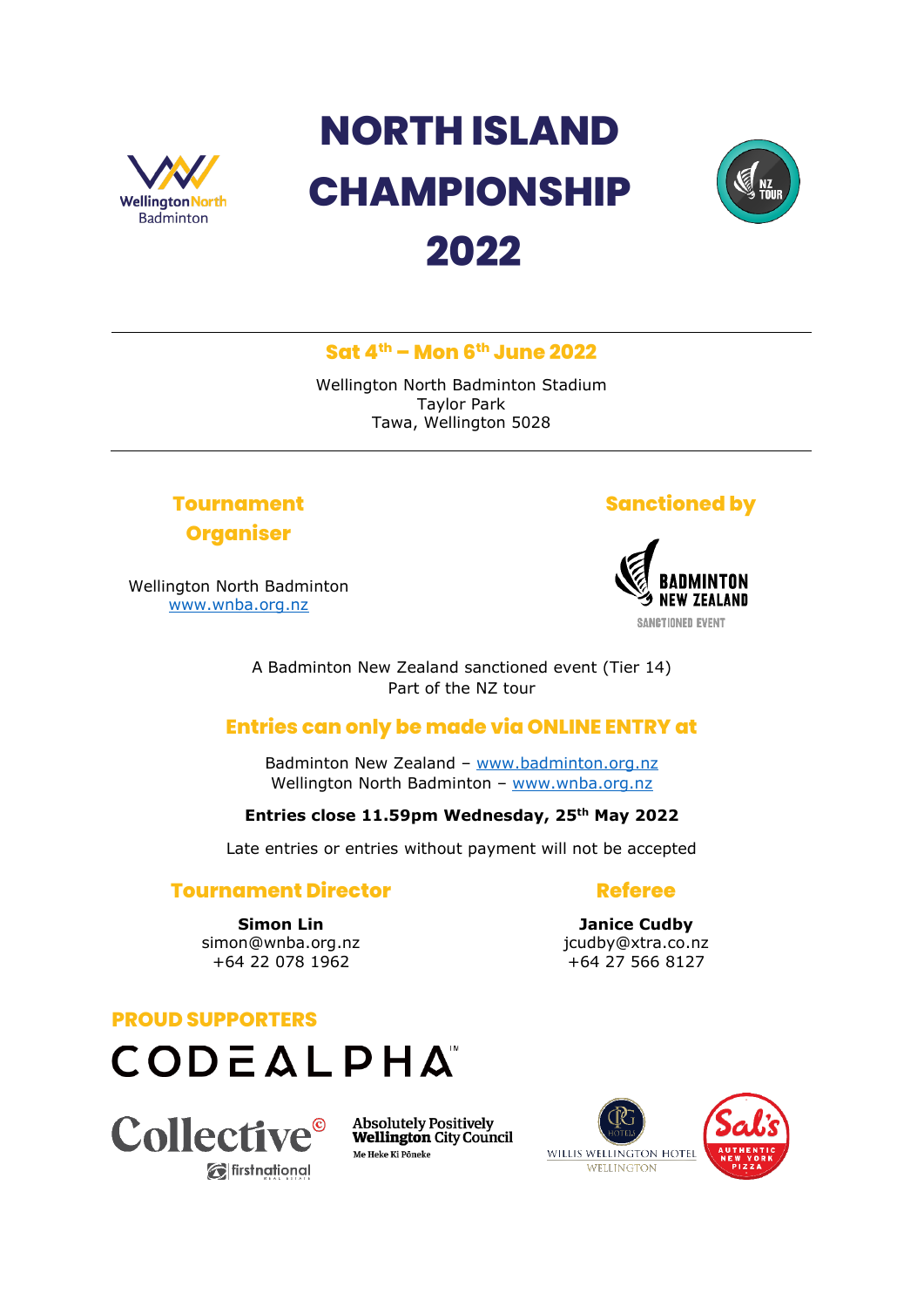# Tournament Accommodation

Thanks to our accommodation partner Willis Wellington Hotel, please take advantage of the special rate on offer:

- Only **\$120.00-\$135.00** per night
- Use promo code: **WNBA2022**
- Breakfast included
- Cancellation- 48 hours Cancellation policy applies
- Room Type- Standard Twin, Queen, or Triple
- **FREE transfer** between hotel and stadium







[Willis Wellington Hotel](https://www.cpghotels.com/our-hotels/willis-wellington-hotel/) is located centrally on Willis Street in the funky, cosmopolitan Cuba Quarter, the Willis Wellington Hotel is just a short walk from the CBD and is in the heart of Wellington's cool café culture.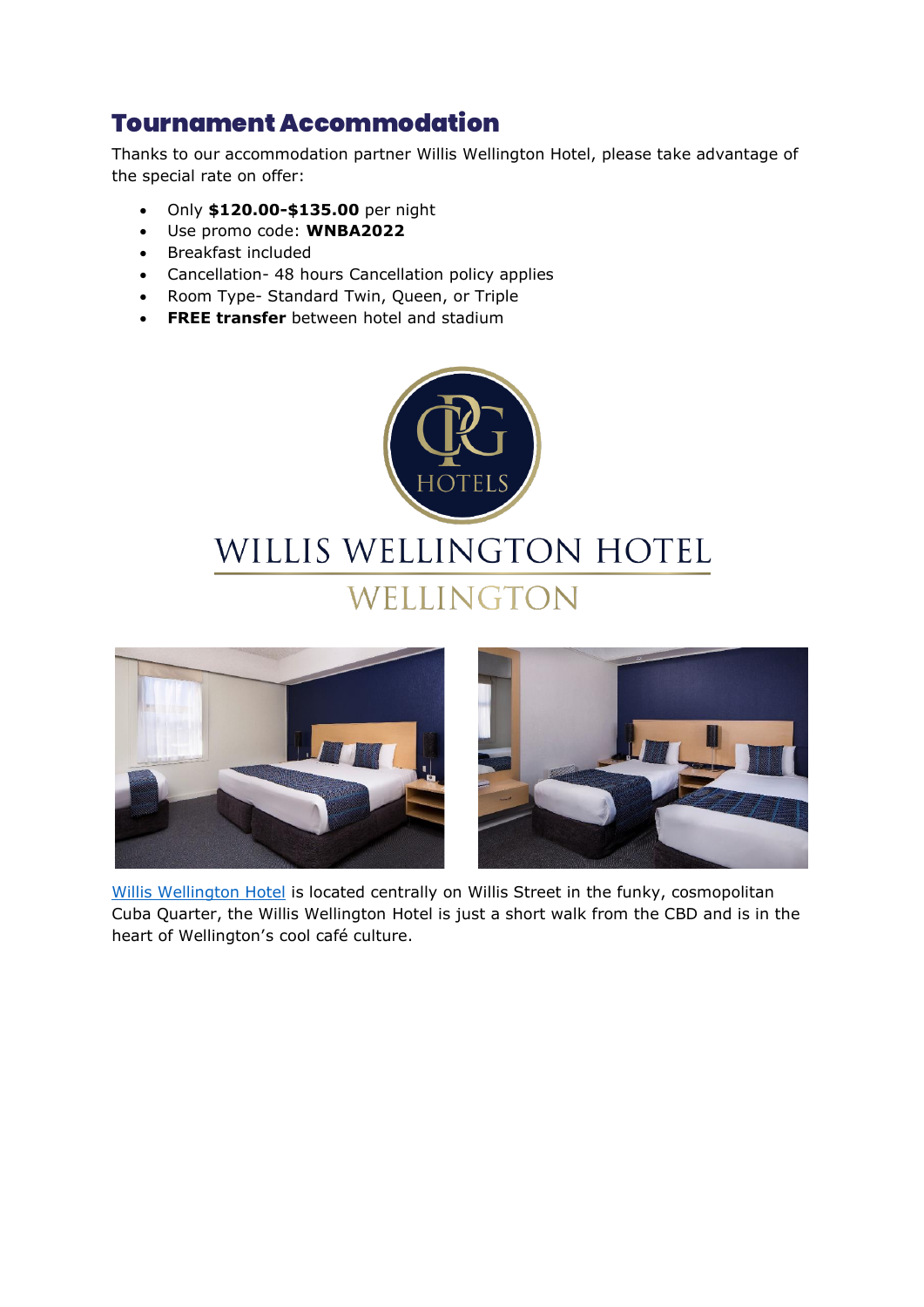# CONDITIONS OF ENTRY

Please read and take special note of entry and fee payment requirements.

#### **1. RULES AND REGULATIONS**

- 1.1. It is expected that players will have read and are familiar with the 'Conditions of Entry' prior to submitting an entry.
- 1.2. Any player entering must be a member of, and in good standing with an association affiliated to Badminton New Zealand or the Badminton World Federation.
- 1.3. The rules of play shall be the BWF Competition Regulations and Laws of Badminton.
- 1.4. The BWF scoring system is to be used. Best of 3 games to 21 with extension if required.
- 1.5. All questions as to the rules shall be resolved by the tournament Referee.
- 1.6. Codealpha shuttles will be used.
- 1.7. The tournament organizers' and/or Referee reserve the right to:
	- 1.7.1. Cancel any event in which fewer than 8 entries are received, or if time does not permit a full competition to be played.
	- 1.7.2. Change the scoring of plate events if time constraints require.
- 1.8. Default a player who is not available to play at the scheduled time.
- 1.9. This event will be played using the Alternative Service Law 9.1.6. The whole of the shuttle shall be below the server's waist at the instant of being hit by the server's racket. The waist shall be considered an imaginary line round the body, level with the lowest part of the server's bottom rib, and the shaft and racket head of the server's racket at the instant of hitting the shuttle shall be pointing in a downward direction.

## **2. SEEDINGS, DRAW AND SCHEDULE**

- 2.1. The tournament will be seeded as per the Badminton New Zealand National Rankings in the Seniors category as at the close of entries.
- 2.2. The draw will be made on Wednesday, 1 June 2022 and will be available on the Wellington North Badminton website by 5pm Wednesday, 1 June 2022.
- 2.3. The first day's schedule will be available by 5pm Friday, 3 June 2022 on the above website.
- 2.4. Matches may be called 10 minutes earlier than the scheduled time.
- 2.5. Schedules of play are as following:

| 10am Saturday, 4 June | First 2 rounds of all events            |  |
|-----------------------|-----------------------------------------|--|
| 9am Sunday, 5 June    | Plates and all events up to semi-finals |  |
| 9am Monday, 6 June    | Semi-Finals. Finals not before 12.00pm. |  |

## **3. ENTRY DETAILS**

- 3.1. Entry can only be made online and must be received no later than 23:59 on Wednesday 25<sup>th</sup> May 2022. Online entry can be made through www.wnba.org.nz and/or www.badminton.org.nz
- 3.2. Entries for doubles and mixed doubles will not be accepted unless full payment is received from both partners by the closing time/date. This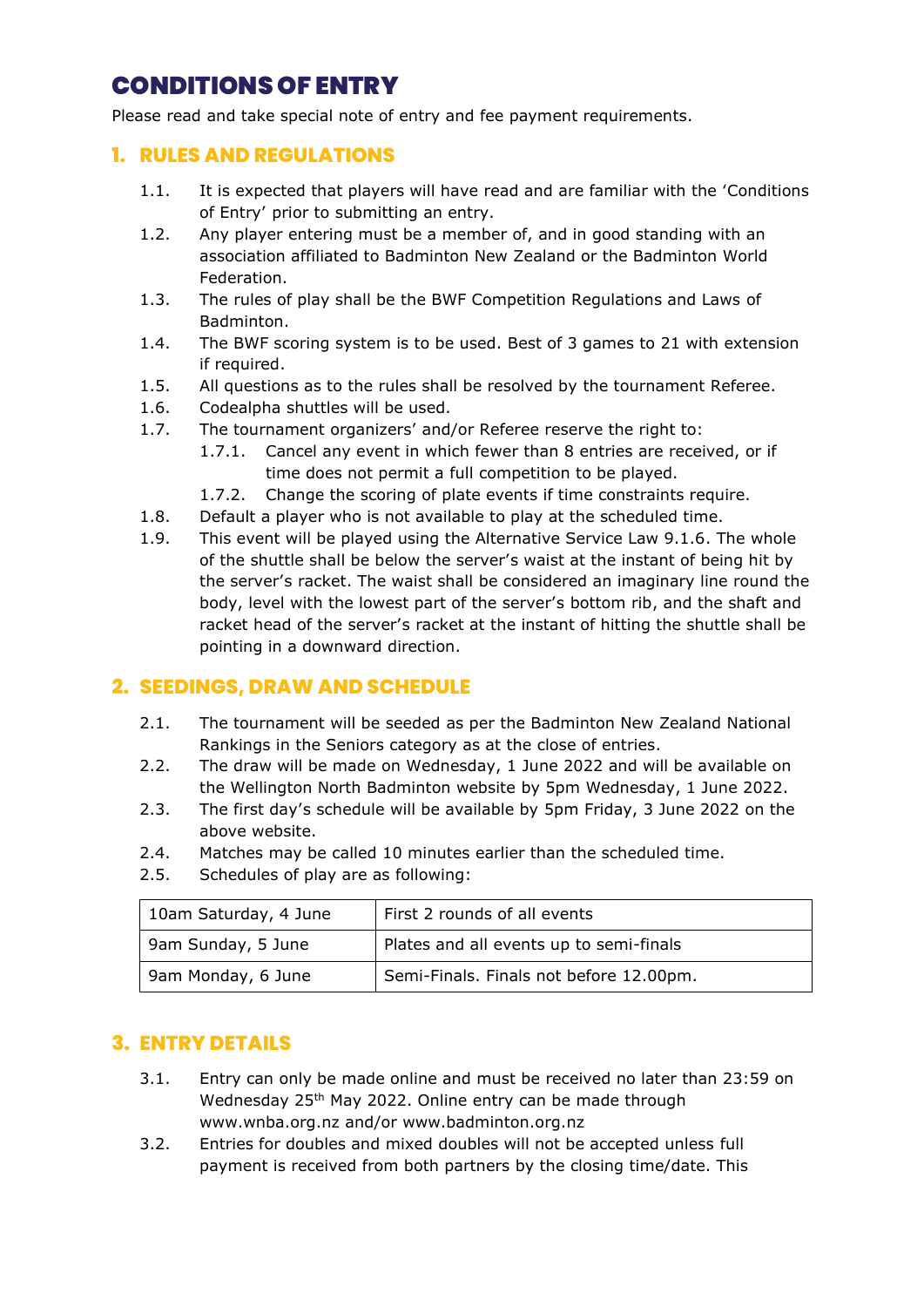excludes 'partner required' entries. It is not the responsibility of the tournament organiser to follow up entries from nominated un-entered partners.

- 3.3. Players may withdraw from individual events without being required to withdraw from all events.
- 3.4. Players withdrawing after entries have closed will not be eligible for a refund unless a medical certificate is submitted at the time of withdrawal.
- 3.5. There will be no refunds for players withdrawing after the draw has been published.
- 3.6. There will be no substitution in the singles events.
- 3.7. Substitution is only allowed in the doubles events from players already entered in the tournament and must be approved by the Referee.
- 3.8. Only one Player in each Pair in the draw can be substituted.
- 3.9. If two Players from two different pairs in the same Event are put together, the placement of the new pair shall be at the position of the pair seeded in the highest seeding group. If none of the pairs are seeded, or seeded in the same seeding group, the position shall be drawn by lot between positions of the two original pairs.
- 3.10. A \$15 administration fee will be deducted from all refunds.
- 3.11. A compulsory BNZ player levy of \$12.00 is payable by all players (built into all entry fees).
- 3.12. Plates may be played in all events: Men's Singles, Women's Singles, Men's Doubles, Women's Doubles, and Mixed Doubles. Plate entry is automatic for losers of their first match played. Players wishing to withdraw must advise the Referee immediately after their first match loss. If a player defaults, withdraws or retires (does not complete) their first match they are not eligible for the plate.
- 3.13. Plate events are not eligible for Player Points.

## **4. ENTRY FEES**

- 4.1. First Event: \$45.00 (inclusive of \$12 BNZ Player Levy)
- 4.2. Second Event: \$30.00 per player
- 4.3. Additional Event: \$20.00 per player
- 4.4. All entries must be paid (via PayPal) as part of your online entry.

## **5. Prizes**

- 5.1. \$3,000 prize money is offered, subject to Wellington North Badminton receiving a minimum of 60 unique player entries in the tournament. There will be medals for winners and runners-up for all main draw events, and winners for plate events. Prizegiving will be completed after all finals have been completed, with the prize money being paid in cash.
- 5.2. Semi-finalists will only be awarded prize money if there is a minimum of 16 entries (pairs for doubles) in the event. This will be provided at the conclusion of the semi-finals.
- 5.3. Wellington North Badminton reserves the right to redistribute or reduce the price money accordingly.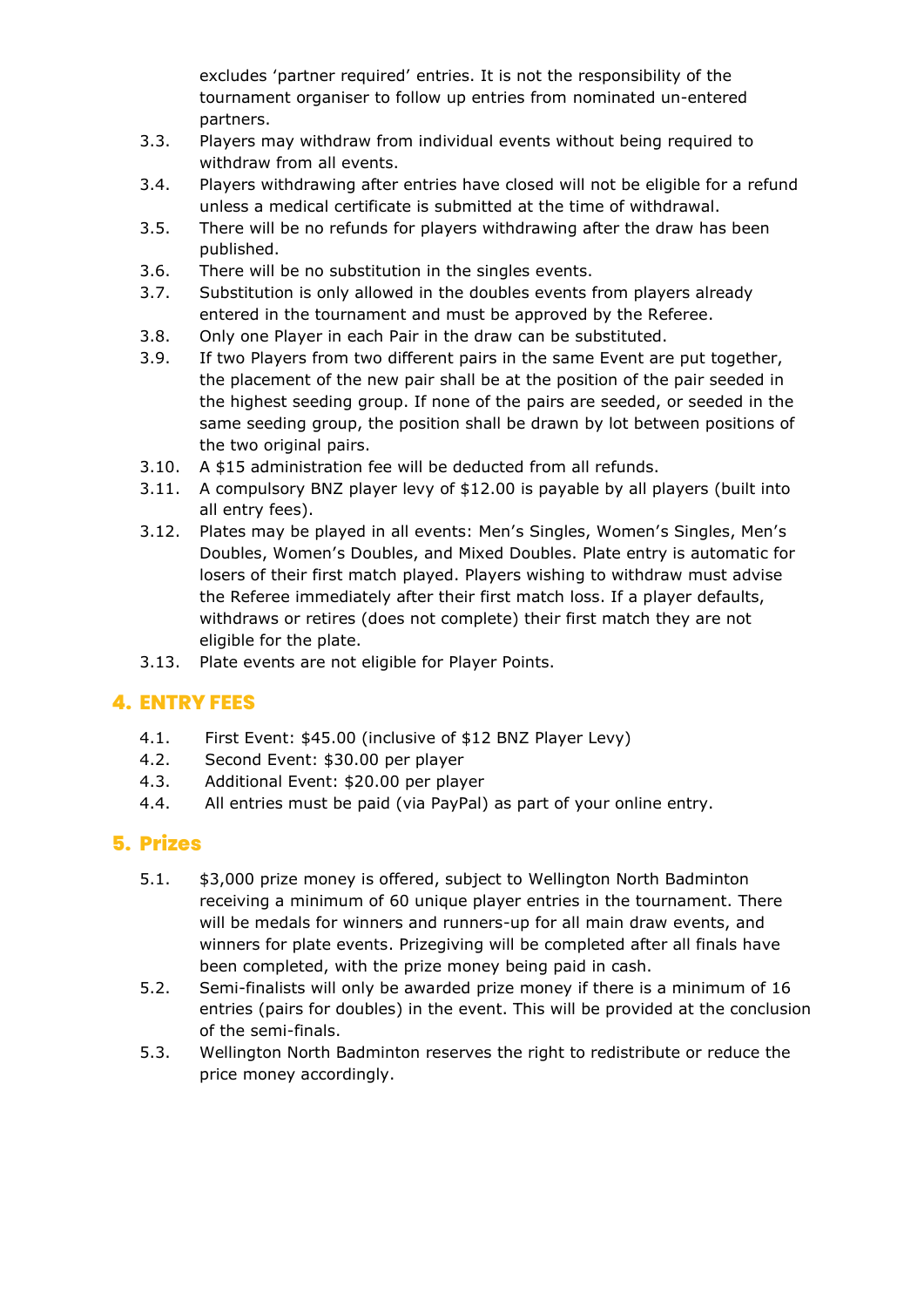|                | МS    | WS    | $MD*$ | $WD*$ | $XD*$ |
|----------------|-------|-------|-------|-------|-------|
| Winner         | \$300 | \$300 | \$300 | \$300 | \$300 |
| Runner-up      | \$180 | \$180 | \$180 | \$180 | \$180 |
| Semi-finalists | \$60  | \$60  | \$60  | \$60  | \$60  |
| *Per pair      |       |       |       |       |       |

## **6. PLAYER REQUIREMENTS**

- 6.1. Players must ensure that the tournament organizer is advised if they wish to leave the playing venue. Players who have lost matches may be required to umpire even after they have finished their events.
- 6.2. Matches may be called up to 10 minutes prior to the schedule time, players must be ready to play when called to court.
- 6.3. Players must wear regulation badminton clothing as per the Badminton New Zealand Approved Clothing regulations. Further details can be found here: Clothing Code - [Badminton New Zealand](https://badminton.org.nz/events/clothing-code/)
- 6.4. On Player clothing the Player's name, if used, shall be identical with the name registered as the Last Name in the Badminton NZ database, and if desired, the initial(s) of the name(s) registered as the First Name in the Badminton NZ Player Database. Last Name is defined as the family name, surname, or similar name under the naming protocol of New Zealand.
- 6.5. All players must act as umpires or line judges when requested. Failure to do so may result in the player being defaulted. Please check the websites prior to the session for player umpires (if needed).
- 6.6. Players compete at their own risk. No responsibility will be accepted for any injury received during this tournament.
- 6.7. By entering this event, the player hereby agrees and acknowledges that any person, shall have the right to: photograph and/or record on video all and any games or practice conducted during the course of the event, retain such photographs or video recordings for their own use of whatsoever nature, distribute such photographs or video recordings to any other party, display such photographs or video recordings during the event or any time thereafter, in any form whatsoever (including, but not limited to: promotional displays of the organisers and/or the sponsors of the event or any similar event, social network sites, the website(s) of the organisers and/or sponsors of the event and of Badminton New Zealand) PROVIDED THAT no such photographs or video recordings shall be used or retained for any illegal, immoral or unseemly use or purpose.

# **7. Covid-19**

- 7.1. Wellington North Badminton Association will be following the COVID-19 requirements as advised by the New Zealand Government, Ministry of Health, and Sport New Zealand throughout this tournament. Such requirements may include, however, are not limited to face coverings and personal hygiene etc.
- 7.2. Wellington North Badminton Association reserves the rights to suspend, postpone or cancel the tournament in line with these requirements.
- 7.3. If a player returns a positive test result for COVID-19; is awaiting on a test result; deemed a household contact or in self-isolation at the start of the